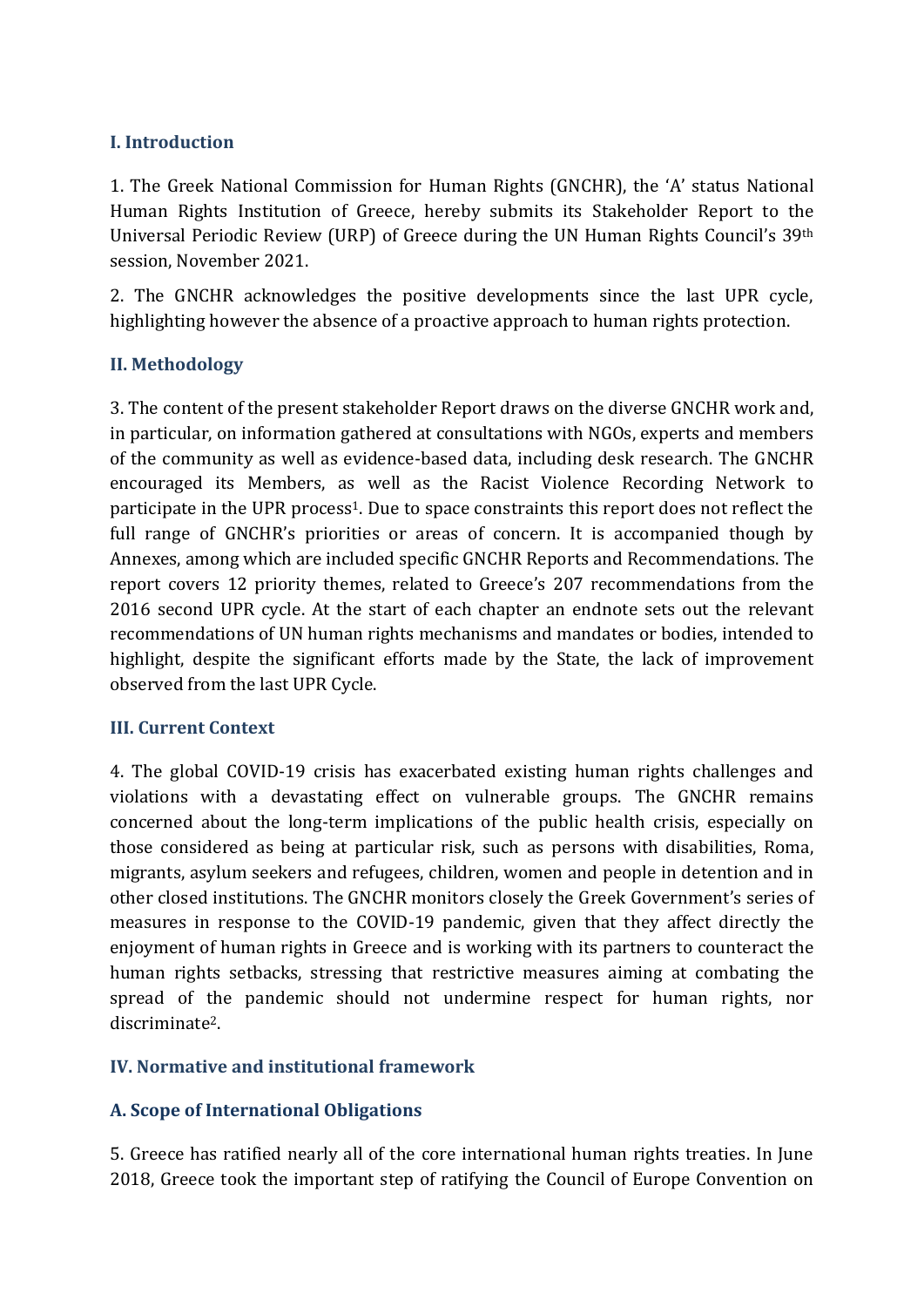Preventing and Combating Violence against Women and Domestic Violence (Istanbul Convention<sup>3</sup>. The GNCHR notes with regret that the law ratifying the Istanbul Convention remains inactive, since crucial penal provisions were not included in the Penal Code, while the issuance of joint ministerial decisions ensuring that victims can claim compensation is still pending.

6. The GNCHR deplores that there has been no further progress on the ratification of a series of international and regional human rights instruments since the last UPR cycle<sup>4</sup>. On a positive note, the GNCHR notes with satisfaction that the ratification process of the C190 - Violence and Harassment Convention (2019) is already underway5.

## **B. Constitutional and legislative framework**

7. The Hellenic Constitution was amended by Parliament, on 25 November 2019. Nine amendments were approved out of a total of forty-nine proposed, while several recommendations addressed by the GNCHR were not retained. In particular, the GNCHR's proposal to amend Article 5(2) of the Constitution on equal treatment in order to cover sexual orientation and gender identity as grounds failed to pass<sup>6</sup>.

# **C. Action Plans on Human Rights**

8. The GNCHR welcomes with great satisfaction, as one of the stakeholders involved in the process, the first National Action Plan (NAP) 2020-2023 on the Rights of Persons with Disabilities*,* which includes comprehensive protection policies and measures relevant to women with disabilities, chronic diseases, children etc. in accordance with the UN guidelines7. Another positive development is the adoption of the NAP on Women, Peace, Security by the Ministry of Foreign Affairs. The GNCHR has welcomed the NAP against Racism 2020-2023, developed by the Ministry of Justice in consultation with the National Council against Racism and Intolerance<sup>8</sup>. With regard to the new NAP for Children's Rights, the GNCHR is also actively participating in the relevant consultations by the General Secretariat of Transparency and Human Rights of the Ministry of Justice. Another positive step is the launch by the General Secretariat for Social Solidarity and Fight Against Poverty of the Ministry of Labour and Social affairs of the elaboration process of the new Roma Inclusion National Strategy 2021-20279.

## **V. Promotion and protection of Human Rights**

## **Rights of Children**

## *Child poverty<sup>10</sup>*

9. Combating child poverty has been and continues to be one of the GNCHR's priorities<sup>11</sup>. The effects of the crisis - both the financial and economic, as well as the pandemic one have seriously affected the life of children. Indeed, child poverty in Greece is not a new phenomenon: the relevant index had started increasing slowly but steadily already since the late 1990s. This increase has become more dramatic in the years that followed<sup>12</sup>. The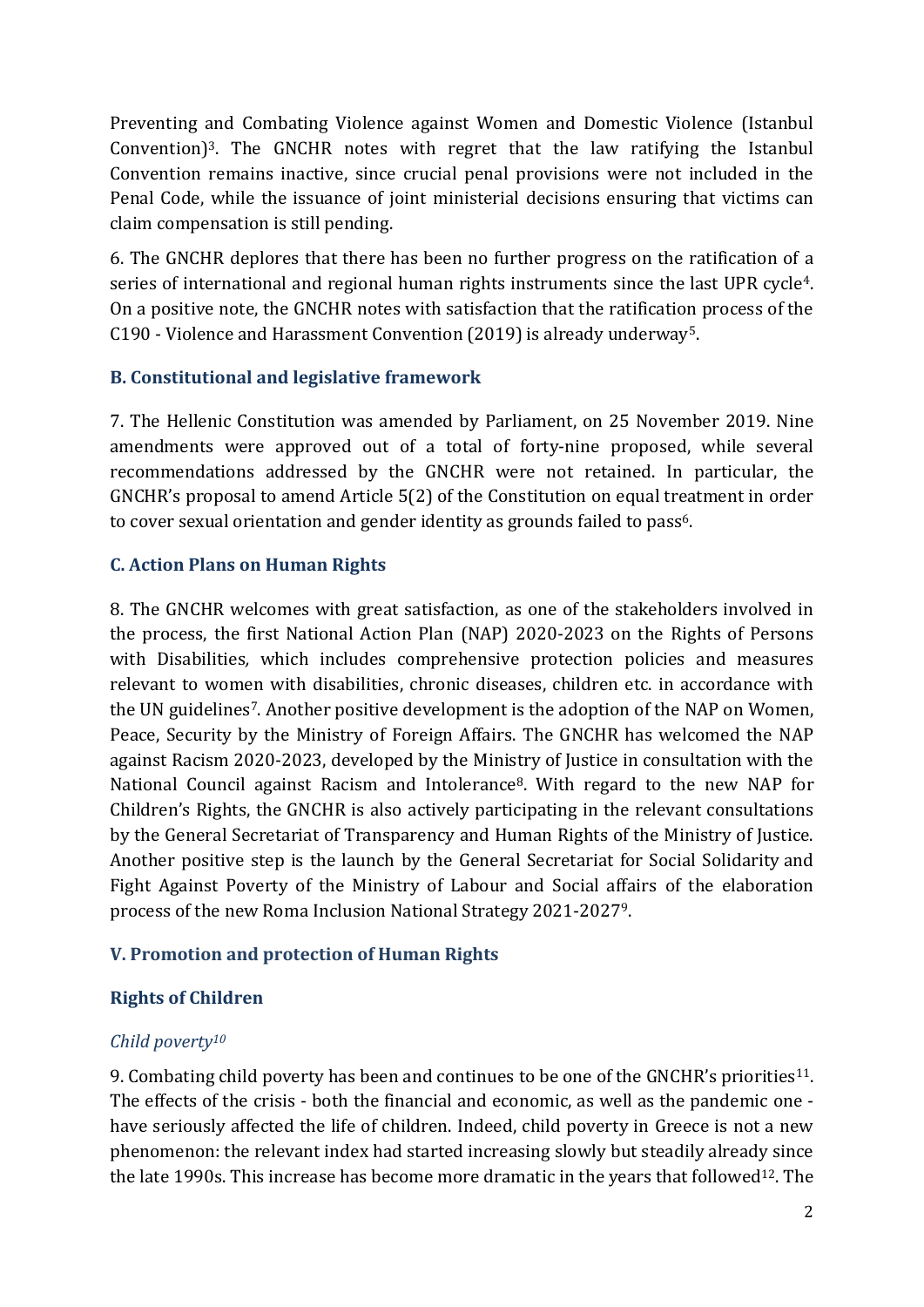high unemployment rate  $(16,2\%)^{13}$  and the difficulty of access to social services financed by the State combined with the important shrinking of state financing deteriorate the already hazardous living conditions for both children and their families and render necessary the evaluation of the impact of the previous financial crisis in children's life and development<sup>14</sup>.

#### **Recommendations:**

Tackle with child poverty and social exclusion through integrated strategies which promote equal opportunities for all children;

Evolve a child-centred budgetary policy in combination with the child mainstreaming in all sectors and levels of public policy;

Develop indicators for the assessment of the positive or negative impact of public or private policies and practices on the rights of the child.

### *Violence against children and child trafficking<sup>15</sup>*

10. Sharing the concerns of the Committee on the Rights of the Child regarding the lack of a National Child Database, and particularly the lack of statistical data on children experiencing violence and other forms of abuse, the GNCHR underlines that no particular improvement has been noted. The GNCHR highlights the concerns raised by the Hellenic National Referral Mechanism for the Protection of victims of human trafficking in its Annual Report 2019, according to which 49 out of the 154 referred victims of trafficking are children. Out of hose 49 children-victims, 11 are unaccompanied, while 19 are victims of exploitation of begging16.

#### **Recommendations:**

Prioritise the strengthening of mechanisms for monitoring the number of cases of violence, sexual abuse, neglect, maltreatment or exploitation of children, including within the family, in schools and in institutional and other care;

Develop a child-centred database and indicators compatible with the CRC, in particular on violence, child trafficking and sexual exploitation, which have to be broken down *inter alia* by age, gender, ethnic and socio-economic background and by groups of children in need of special protection;

Promote targeted measures to prevent and combat child trafficking, including by putting in place effective procedures for the identification and referral of victims among vulnerable groups.

#### *Family environment and alternative care<sup>17</sup>*

11. The GNCHR notes with great concern that different measures and relevant expenses cuts in social services and alternative care settings have indeed affected children in Greece18, while alternative care remains underdeveloped and mostly based on the institutional welfare model<sup>19</sup>. The GNCHR raises serious concerns over the lack of a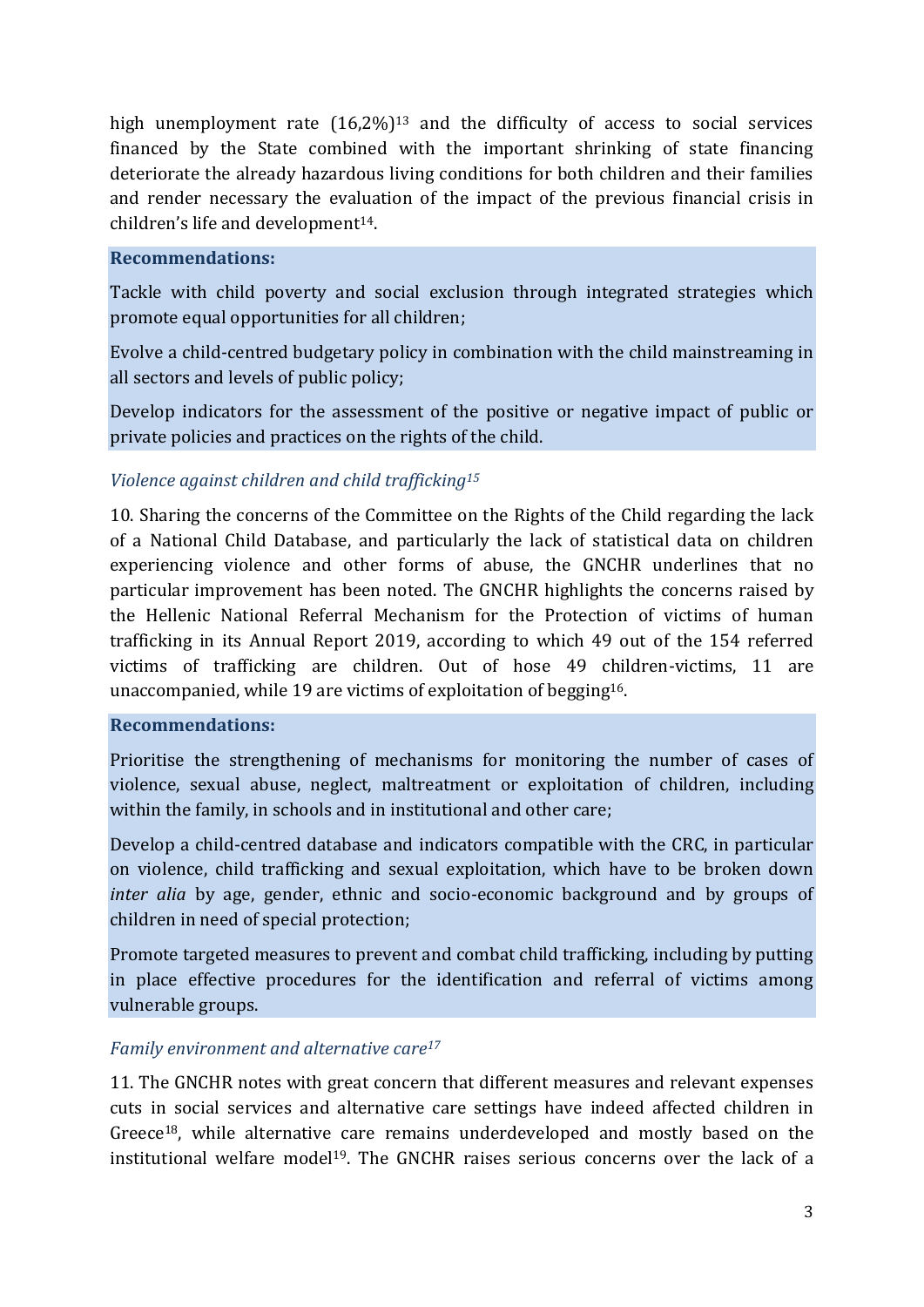coherent and comprehensive legislative framework providing for quality standards as well as of a transparent registration system, with regard to alternative care for children, taking into account that this is provided by various organisations including public, private and church-run entities, without specific requirements or a formal single procedure of certification provided by law20. Acknowledging as a very positive step the adoption of Law 4538/2018 providing for measures for the promotion of Foster Care and Adoption<sup>21</sup>, the GNCHR stresses that, despite that the National Registers<sup>22</sup> are already in operation, data or statistics on child protection in Greece cannot be provided23. The GNCHR also acknowledges particular importance to the essential issue of lack of legal recognition of the non-biological parent as a legal parent, which hinders the non-biological parent from exercising effective parental care, especially in cases where the partnership of the parents ends due to separation or death of the nonbiological parent<sup>24</sup>.

#### **Recommendations:**

Implement deinstitutionalisation measures developing a support system for orphaned children ensuring that when they leave institutions they are better equipped for starting their independent life;

Promote alternative care in families for children deprived of parental care and community prevention services so as to prevent child abuse and detect high-risk situations;

Ensure the collaboration of the competent welfare services through their consistent horizontal networking and coordination;

Take the necessary steps for recognition and acceptance of different types of families, such as same-sex parents.

## **Rights of Women<sup>25</sup>**

## *Violence against women and domestic violence<sup>26</sup>*

12. The GNCHR shares the concerns of the *UN Working Group on discrimination against women and girls* regarding the non-prosecution of perpetrators despite the significant number of domestic violence reported cases<sup>27</sup>. Likewise, measures, such as the introduction into schools of educational material on the elimination of gender stereotypes and the training of professionals in the field, have not yet been launched<sup>28</sup>. Lack of available sex-disaggregated data in relation to all forms of gender-based violence and crimes against women remains a key challenge that impedes progress.

#### **Recommendation:**

Encourage women to report incidents of domestic and sexual violence by destigmatising victims, ensure that they have access to immediate means of redress and protection and ensure that perpetrators are prosecuted and punished;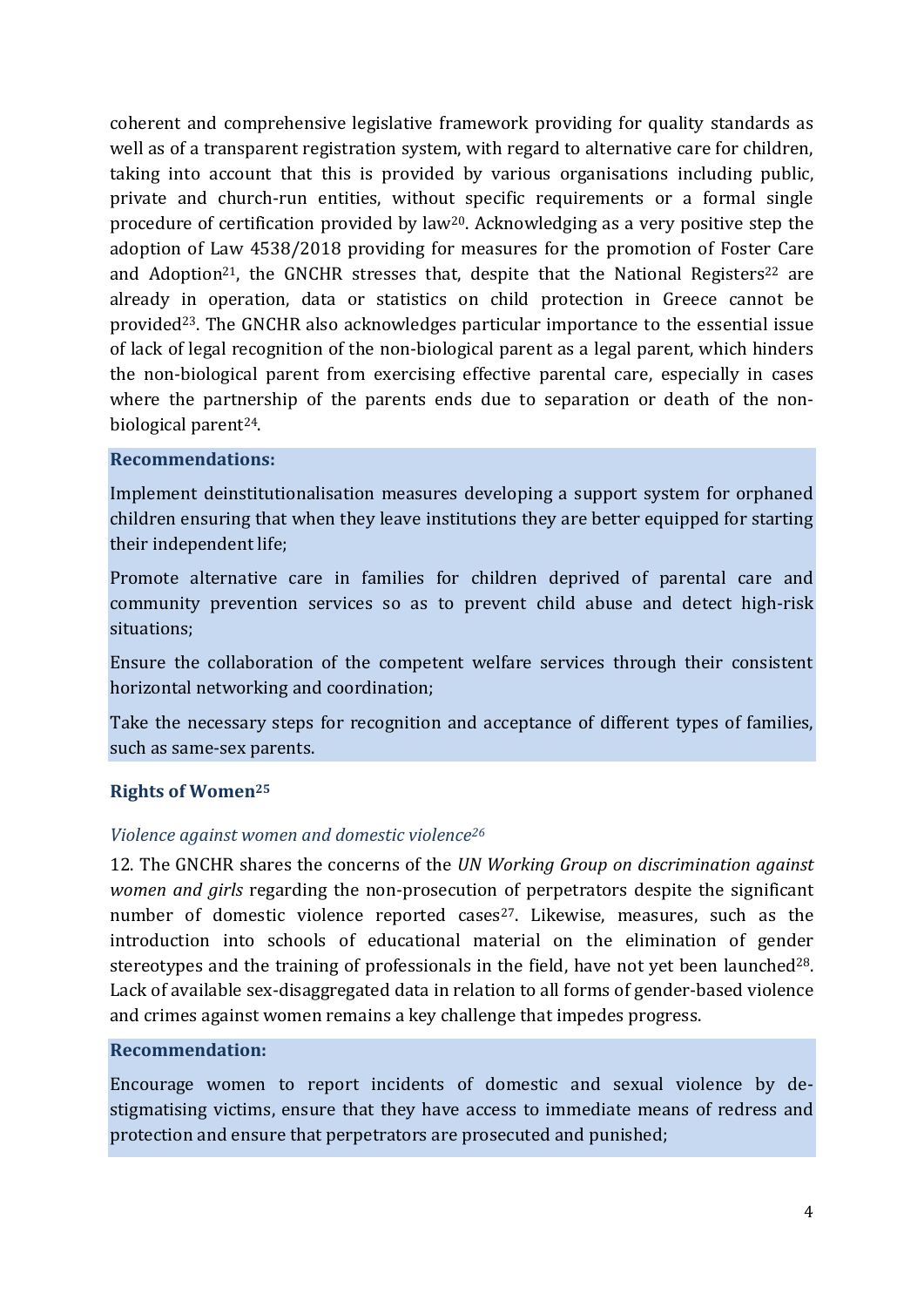Raise public awareness and provide mandatory training for judges, prosecutors, police officers, health-service providers, journalists and teaching staff;

Collect statistical data on all forms of violence against women, disaggregated by sex, age, ethnicity/minority status and relationship between victim and perpetrator.

# *Participation in political and public life<sup>29</sup>*

13. Despite the gradual progress over the years, participation of women in political life in Greece lags behind at every level. Greece ranks last in the EU on the Gender Equality Index30, with the lowest scores in relation to women in power. In the political field, Parliament elected in 2020 the first female President of the Hellenic Republic, while in the Cabinet only 10 out of 57 members are women. The quotas introduced in favour of women's participation in the elections<sup>31</sup> have not substantially contributed to an increase in elected representatives, while severe inequalities occur with respect to women in leadership positions in the private sector<sup>32</sup>.

#### **Recommendation:**

Accelerate the equal representation of women in all areas of public and professional life, especially in decision-making positions.

#### *Employment<sup>33</sup>*

14. The GNCHR has repeatedly reiterated that the financial crisis exacerbated an evident setback in protecting women's labour rights<sup>34</sup>. At the same time, the emergency restrictive measures on employment to combat the pandemic, such as flexibility in working hours or teleworking without a comprehensive regulatory framework<sup>35</sup>, deteriorated existing inequalities<sup>36</sup>.

#### **Recommendation:**

Implement measures to close the gender pay gap;

Ensure the regular collection and reporting of sex-disaggregated data and statistics on all aspects of employment, in the public and private sectors, including recruitment, promotion, training and ancillary benefits.

#### **Refugees and asylum seekers**

#### *Pushback practices<sup>37</sup>*

15. Deploring the increase in incidents reported by international organisations38, civil society<sup>39</sup> and the press on individual or group pushbacks allegedly taking place at the Greek-Turkish land and sea borders - which also constitute the EU's external borders and consistent to its role as a "human rights watchdog", the GNCHR has repeatedly called the Greek State to take all measures in order to ensure (a) the respect of the *nonrefoulement* principle, (b) the unhindered, timely and effective access to international protection procedures for all foreigners with irregular entry without discrimination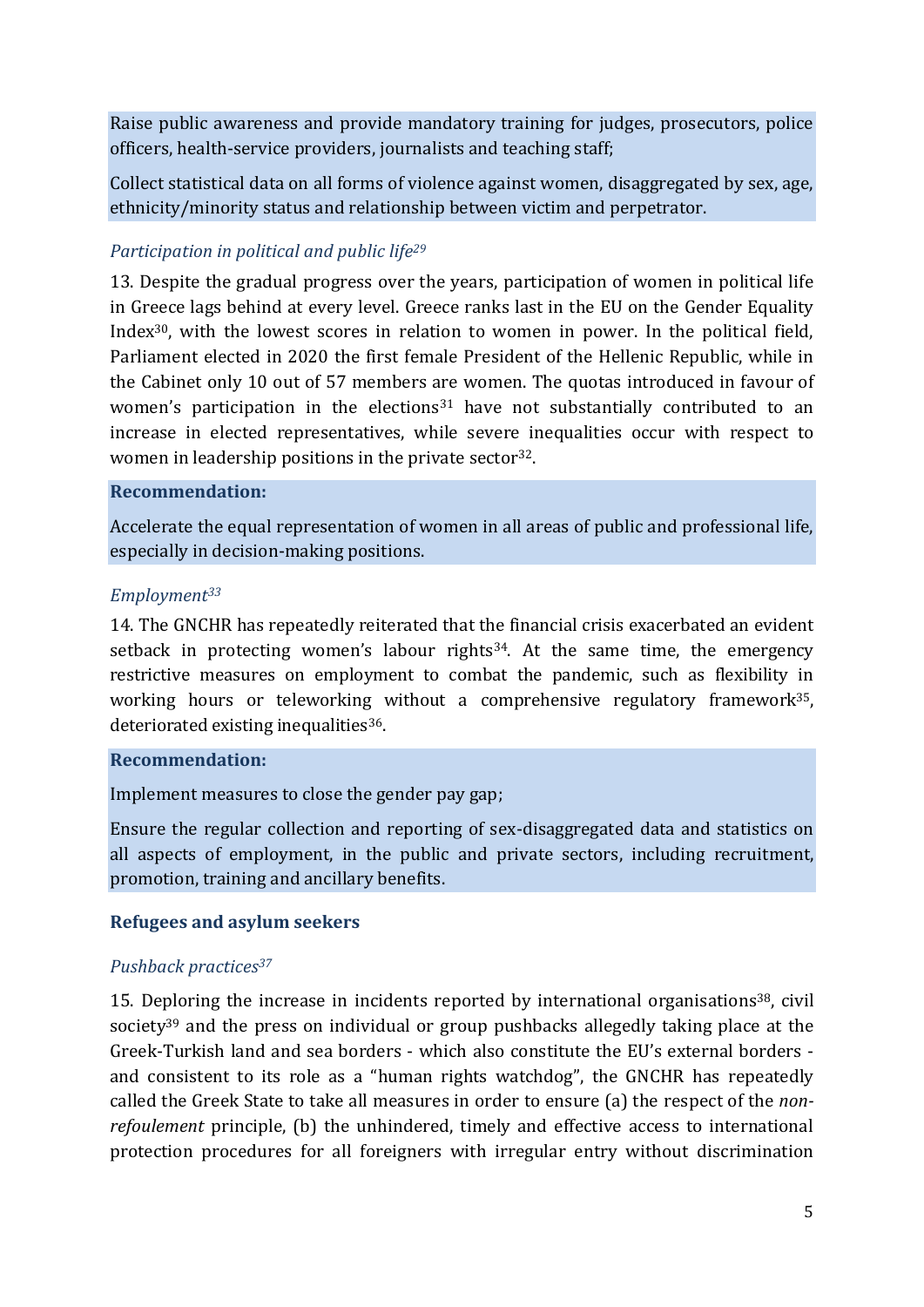based on race, religion, ethnicity, participation in a social group of political opinion and (c) the timely and thorough investigation of all complaints on violent pushbacks40.

### **Recommendations:**

Ensure that state organs comply with the non-refoulement principle without exception, act in conformity with it and carry out rescue at sea operations in a timely manner;

Establish an official independent mechanism for recording and monitoring informal pushbacks' complaints. The GNCHR already works in this direction.

### *Reception and accommodation conditions<sup>41</sup>*

16. The GNCHR deplores that the level of provision of material reception and accommodation conditions for applicants of international protection in Greece has dramatically deteriorated. The GNCHR has sharply criticised the Joint EU-Turkey Statement, which proved to be inapplicable, ineffective and a catalytic factor in restricting the rights of both asylum seekers who are stranded on the islands in indecent living conditions for a longtime period and the inhabitants of Greek islands who bear the disproportionate burden of a dead-end European policy. In addition, this policy has contributed to the rise of racism<sup>42</sup>. In 2020, there has been a decongestation of the islands in slow pace, with priority given to unaccompanied minors and vulnerable persons43.

#### **Recommendations:**

Terminate the geographical limitation imposed on the applicants for international protection in the Eastern Aegean islands, by transferring them to mainland in appropriate long-term accommodation facilities;

Strengthen the reception and accommodation centres with medical and paramedical staff as well as administrative personnel and social workers, given the COVID-19 pandemic.

#### **Excessive use of force by law enforcement officials<sup>44</sup>**

17. The GNCHR remains concerned about the frequency, volume and character of reported cases of law enforcement arbitrary conduct and closely monitors recent allegations of unjustified violence by the Greek Police. Acknowledging that unjustified or disproportionate use of force and repressive measures undermines the rule of law, while violating fundamental human rights, the GNCHR calls on the Greek State<sup>45</sup> and all competent bodies, such as the National Mechanism for the Investigation of Arbitrary Incidents46, to proceed promptly and decisively to the impartial and thorough investigation of any relevant allegation of unjustified use of force by the Police.

#### **Recommendations:**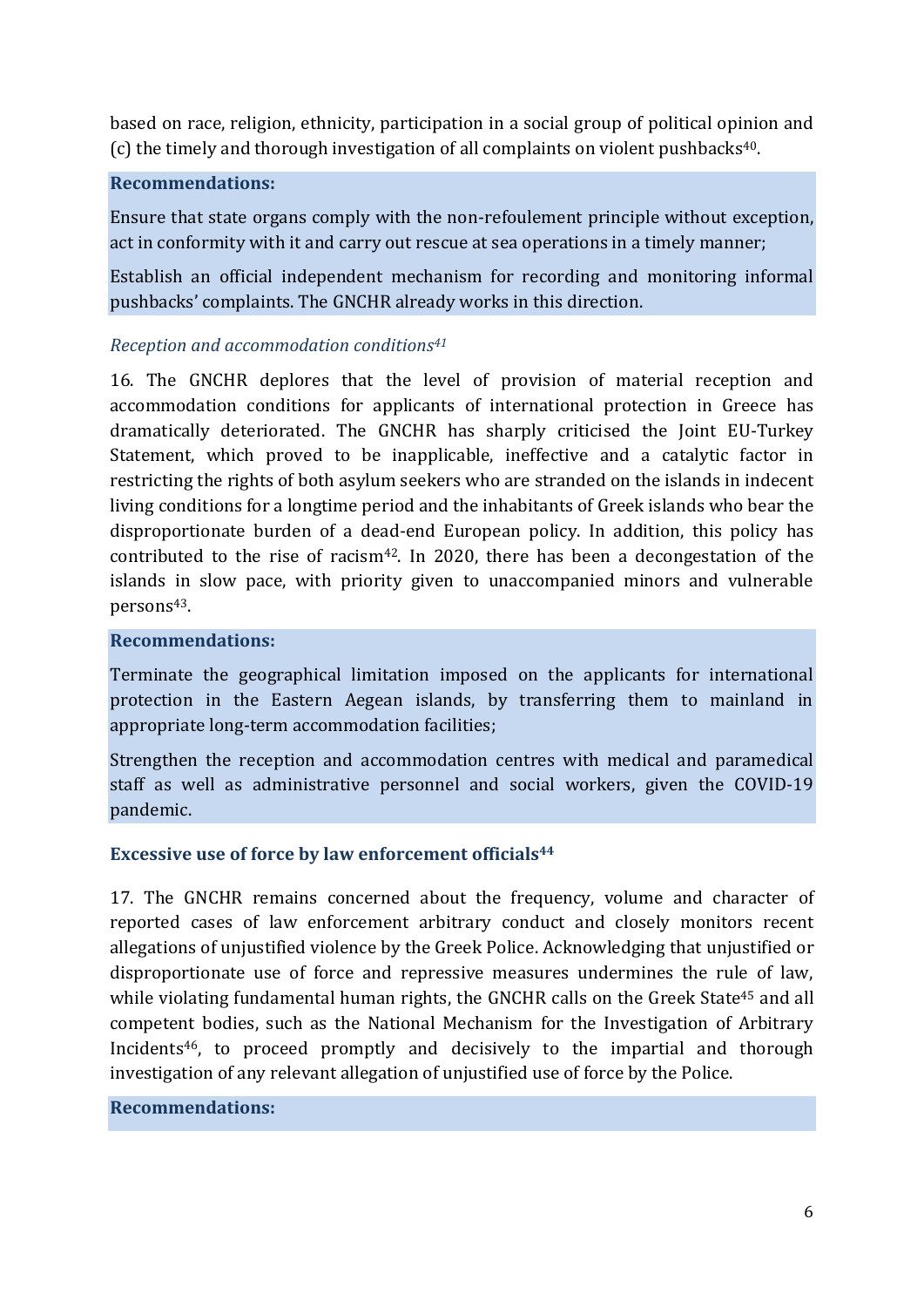Ensure that impartial and effective investigations are undertaken into all allegations relating to the excessive use of force by law enforcement officers and that the perpetrators are prosecuted and the victims are adequately compensated;

Establish and operate a reliable, independent and effective mechanism for the immediate investigation of relevant complaints;

Increase the efforts to systematically provide training to all law enforcement officers on the use of force.

## **Prohibition of trafficking in human beings and forced labour<sup>47</sup>**

18. The GNCHR has expressed its deep concern that the regulatory and institutional framework on combating trafficking in human beings and forced labour and protecting victims' rights is not substantially implemented in practice. The COVID-19 pandemic highlighted the challenges demonstrated with regard to the case of the European Court of Human Rights, *Chowdury and others v. Greece*. Despite the fact that emergency measures were taken in order to protect the rights of all people without discrimination, yet they did not tackle the chronic problems faced by migrant workers in the agriculture sector. The living and working conditions in the agriculture holdings, the overcrowding and the complete lack of basic human standards exacerbated the increased risk of labour exploitation and forced labour<sup>48</sup>.

#### **Recommendations:**

Take all necessary steps for the implementation of the relevant legal and policy framework, with a view to combat effectively trafficking in persons, identify victims, provide them with all the necessary support, and prosecute traffickers.

#### **Freedom of thought, conscience and religion: conscientious objectors<sup>49</sup>**

19. Despite some amendments in relevant legislation in 201950, the alternative civilian service remains punitive and discriminatory in terms of length, cost and location of service. The assessment of applications for conscientious objector *status* is still not placed under the full control of civilian authorities. Certain categories of conscientious objectors continue to be prosecuted, which often entails repeated punishment in violation of the *ne bis in idem* principle.

#### **Recommendation:**

Ensure that the alternative service is not punitive or discriminatory in terms of its nature, cost or duration;

Place the assessment of applications for conscientious objectors *status* under the full control of civilian authorities;

End repetitive punishment in violation of the *ne bis in idem* principle.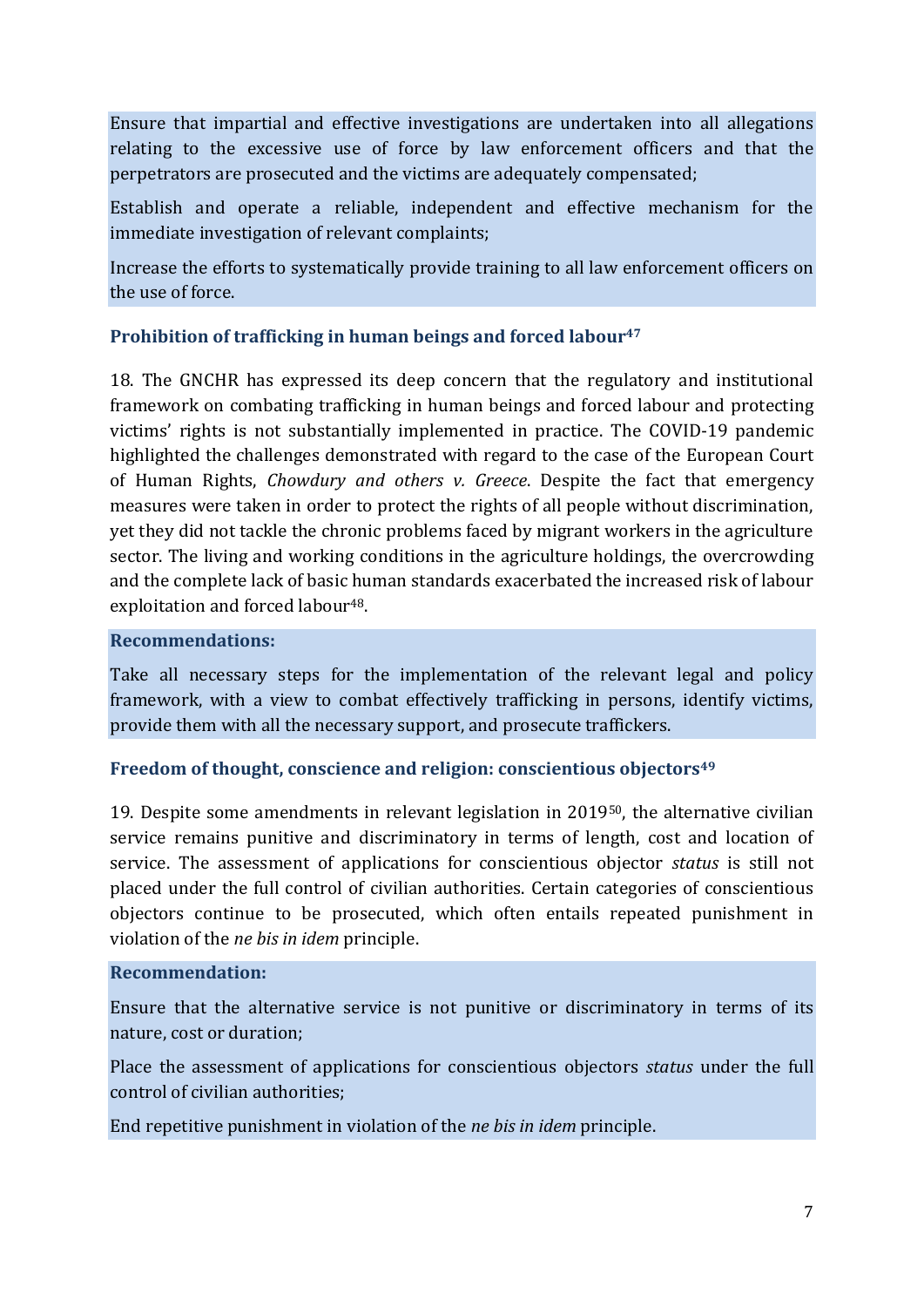#### **Human rights data and indicators<sup>51</sup>**

20. The GNCHR has repeatedly expressed its serious concerns at the general lack of available and updated data and statistics on various areas of human rights protection, disaggregated by sex, age, race, ethnicity, geographical location and socioeconomic background, which are necessary for the systematic monitoring and evaluation of progress towards the realisation of human rights, as well as for informed and targeted policymaking. The GNCHR insists on the need to develop and use appropriate quantitative and qualitative indicators aiming at monitoring human rights implementation and measuring progress, so as to support policy formulation, impact assessment and transparency.

#### **Recommendation:**

Enhance the capacity of the Hellenic Statistical Authority in order to play an important role, in synergy with all the involved stakeholders, towards the development of national statistics under a human rights-based approach;

Develop national human rights indicators as an instrument which allows for a more precise and coherent evaluation of its national human rights policies.

<sup>3</sup> Greece signed it on 11.5.2011 and ratified it on 18.6.2018. The Convention entered into force on 1 October 2018. Furthermore, it is to be underlined that Law 4531/2018 ratifying, among others, the Council of Europe Convention preventing and combating violence against women and domestic violence and adjusting the Greek legislation (OJ 62/A/5 April 2018) was followed by two other positive legislative steps i.e. the redefinitions of gender by Law 4604/2019 and of the legal concept of rape on the basis of non-consent in the Penal Code (Art. 336). See GNCHR [Observations](http://www.nchr.gr/images/pdf/apofaseis/isothta_fullwn/EEDA_Symvasi_Konstad.pdf) on Draft Law regarding the Ratification of the Council of Europe's Convention on Preventing on preventing and combating violence against women and domestic violence and adaptation of the Greek legislation, 1 March 2018 [in Greek].

<sup>1</sup> The Racist Violence Recording Network (RVRN) is a coalition of forty-seven agencies which provide medical, social and legal aid and/or come in direct contact with the victims of racist violence aiming to monitor racist violence incidents and provide support to the hate crime victims. The RVRN was established in 2011 at the initiative of the GNCHR and the Office of the UN High Commissioner for Refugees in Greece (UNHCR).

<sup>2</sup> Fulfilling its monitoring and advisory missions in the field of human rights, the GNCHR has been particularly active since the outbreak of the COVID-19 pandemic, operating in fact as a *de facto* COVID-19 Human Rights Observatory. Bringing together experts from different human rights fields, with a wide range of backgrounds: its members, the GNCHR has dealt with the challenge quite effectively. The GNCHR has held online plenary meetings on a weekly basis during the pandemic, with the participation of governmental and non-governmental stakeholders involved in the decision-making process, in order to deal with the new challenges in the best possible way, to assess the impact of the restrictive policy measures regarding human rights and democratic values, to provide the Greek government with appropriate advice on the protection of the core human rights and at the same time in order to inform the public about their rights and the risks of violations due to the pandemics. See GNCHR [Report](https://nchr.gr/images/English_Site/COVID19/GNCHR_HR_COVID-19ENG.pdf) on the need for protection of human rights with regard to the measures taken in response to the coronavirus (COVID-19) pandemic and recommendations to the State. Description of the issues discussed in the Plenary Meetings during the lockdown Meetings of 8<sup>th</sup>, 22<sup>nd</sup>, 29<sup>th</sup> of April and of 6<sup>th</sup> May 2020, 12 June 2020.

<sup>&</sup>lt;sup>4</sup> Such as the International Convention on the Rights of All Migrant Workers and Members of their Families; the Optional Protocol to the International Covenant on Economic, Social and Cultural Rights; the Optional Protocol to the Convention on the Rights of the Child on a communications procedure; Protocol No. 12 to the Convention for the Protection of Human Rights and Fundamental Freedoms; the European Convention on Nationality; the Framework Convention for the Protection of National Minorities; the ILO conventions: C129 - Labour Inspection (Agriculture) Convention; the C097 - Migration for Employment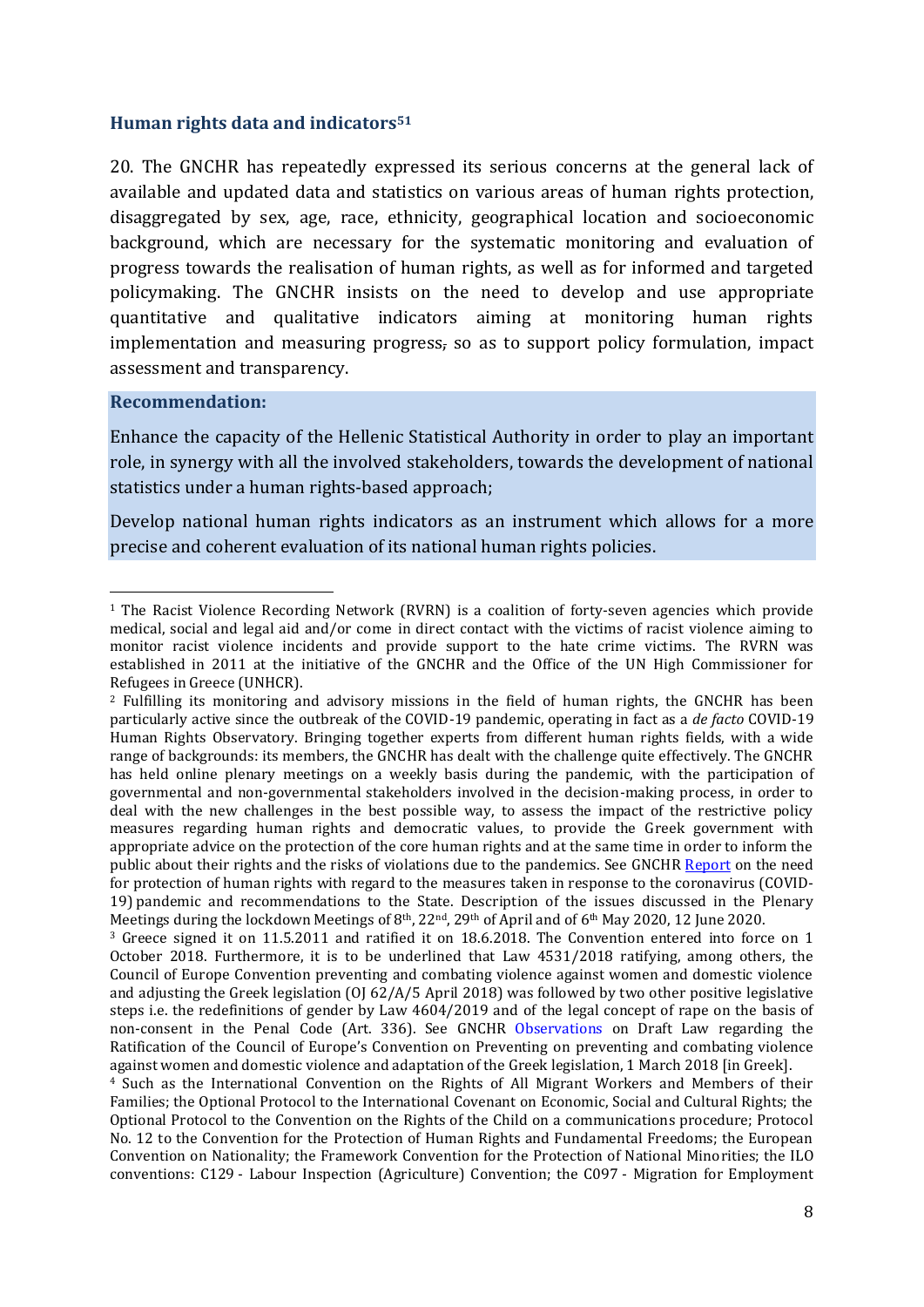Convention (Revised); the C183 - Maternity Protection Convention; the C189 - Domestic Workers Convention; the C121 - Employment Injury Benefits Convention; the C118 - Equality of Treatment (Social Security) Convention; the C094 - Labour Clauses (Public Contracts) Convention; the 2002 Protocol to the Occupational Safety and Health Convention; the 2014 Protocol to the Forced Labour Convention No. 29.

<sup>5</sup> Indeed, following the common initiative of the GNCHR, the Greek General Confederation of Labour (GSEE) and the Greek League for Women's Rights to request the immediate ratification of International Labour Convention (ILO) C190 - Violence and Harassment Convention (2019), the competent Deputy Minister of Labour and Social Affairs announced, before the GNCHR Plenary, that the relevant ratification process is already underway. GNCHR [Statement](https://www.nchr.gr/2020-02-26-05-51-20/50-isotita-fylon/1133-%CE%B4%CE%AE%CE%BB%CF%89%CF%83%CE%B7-%CF%84%CE%B7%CF%82-%CE%B5%CE%B5%CE%B4%CE%B1-%CE%B3%CE%B9%CE%B1-%CF%84%CE%B1-%CF%86%CE%B1%CE%B9%CE%BD%CF%8C%CE%BC%CE%B5%CE%BD%CE%B1-%CF%83%CE%B5%CE%BE%CE%BF%25C) on sexual abuse incidents in the context of exploitation in power relations in the light of the recent complaints in sport, 21 January 2021 [in Greek].

<sup>6</sup>GNCHR [Proposals](http://www.nchr.gr/images/pdf/apofaseis/EEDA_Syntagmatiki%20Anatheorisi.pdf) for the reform of the Constitution, 7 February 2019, p. 5 [in Greek].

<sup>7</sup> Positive measures in this direction were included in the [National Action Plan on Gender Equality 2016-](https://www.isotita.gr/ethniko-programma-drasis/) [2020.](https://www.isotita.gr/ethniko-programma-drasis/)

<sup>8</sup> The GNCHR is a member of the National Council against Racism and Intolerance. See GNCHR [Contribution](https://nchr.gr/2020-02-26-05-51-20/39-diakriseis-ratsismos/1159-%CF%83%CF%85%CE%BC%CE%B2%CE%BF%CE%BB%CE%AE-%CF%84%CE%B7%CF%82-%CE%B5%CE%B5%CE%B4%CE%B1-%CF%83%CF%84%CE%BF-%CE%B5%CE%B8%CE%BD%CE%B9%CE%BA%CF%8C-%CF%83%CF%87%CE%AD%CE%B4%CE%B9%CE%BF-%CE%B4%CF%258) to the National Action Plan against Racism, 15 January 2020.

<sup>9</sup> GNCHR [Contribution](https://www.nchr.gr/images/English_Site/ROMA/EEDA_erotimatologio_Roma_32021.pdf) to the elaboration of the new Roma Inclusion National Strategy 2021-2027, 8 March 2021.

 $10$  Recommendations with regard to combatting child poverty at the  $2<sup>nd</sup>$  cycle of UPR were accepted (UN Human Rights Council, Report of the Working Group on the Universal Periodic Review, Greece, [\(A/HRC/33/7\)](https://www.refworld.org/pdfid/57cd5dee4.pdf), 8 July 2016, par. 134). Relevant recommendations by the Committee on the Rights of the Child (Consideration of reports submitted by State parties under article 44 of the Convention, Concluding observations: Greece, 13 August 2012  $(CRC/C/GRC/CO/2-3)$ , par. 17-18, 28-29) have not been implemented or have been partially implemented.

<sup>11</sup> GNCHR [Recommendations](https://nchr.gr/en/decisions-positions/91-children/463-recommendations-of-the-national-commission-for-human-rights-nchr-for-childhood-protection-health-and-welfare.html) of the National Commission for Human Rights for Childhood Protection: Health and Welfare, 8 May 2014.

 $12$  According to a research conducted by Athens University of Economics and Business, it is estimated that, in 2013, 20% of children (as opposed to 4% in 2009) lived in families who are not in position to buy the necessary goods for securing the minimum level of decent living. See Athens University of Economics and Business, Policy Analysis Research Unit, *[The Anatomy of Poverty in Greece of 2013](http://www.paru.gr/files/newsletters/NewsLetter_05.pdf)*, Information Brochure 5/2013, (eds.) M. Matsaganis, C. Leventi, p. 5-7 and *[The politics against poverty in Greece during the crisis](http://www.paru.gr/files/newsletters/NewsLetter_06.pdf)*, Information Brochure 6/2013, (ed.) M. Matsaganis, p. 5. In 2015, in Greece, more that 2.2 million people were living under the line of poverty, among whom 440,000 were children. See GNCHR Written [Information](https://tbinternet.ohchr.org/Treaties/CESCR/Shared%20Documents/GRC/INT_CESCR_IFL_GRC_19446_E.pdf) on the Second Periodic Report of the Hellenic Republic for the implementation of the International Covenant on Economic, Social and Cultural Rights (ICESCR), 2 February 2015.

Following an OECD Working Paper, in Greece the anchored child poverty rate increased from around 15% in 2008 to 40% in 2015, twice as high as the relative income child poverty rate. See [Child poverty in the](https://www.oecd-ilibrary.org/docserver/c69de229-en.pdf?expires=1578496582&id=id&accname=guest&checksum=10FCCDE14295E03430988EB104029AC6)  [OECD: Trends, determinants and policies to tackle it,](https://www.oecd-ilibrary.org/docserver/c69de229-en.pdf?expires=1578496582&id=id&accname=guest&checksum=10FCCDE14295E03430988EB104029AC6) 18 October 2018, DELSA/ELSA/WD/SEM(2018)17. According to further OECD data, the high rate of child poverty could be explained *inter alia* by the significant factor of the high rise in unemployment (80% of poor children had a father working for most of the year in 2007, compared to only 66% in 2014), combined with an around 20% fall of the real minimum wage. See OECD [policy brief](https://www.oecd.org/els/family/Poor-children-in-rich-countries-Policy-brief-2018.pdf) on child well-being, p. 3.

13 Eurostat, [Euroindicators,](https://ec.europa.eu/eurostat/documents/portlet_file_entry/2995521/3-04032021-AP-EN.pdf/cb6e5dd6-56c2-2196-16b7-baf811b84a4f) 4 March 2021.

<sup>14</sup> Committee on the Rights of the Child, [CRC/C/GRC/CO/2-3,](https://tbinternet.ohchr.org/_layouts/15/treatybodyexternal/Download.aspx?symbolno=CRC/C/GRC/CO/2-3&Lang=En) par. 28-29; GNCHR [Information](https://nchr.gr/en/decisions-positions/91-children/1052-gnchr-submission-to-the-un-committee-on-the-rights-of-the-child-information-relevant-to-the-implementation-of-the-convention-on-the-rights-of-the-child.html) relevant to the implementation of the Convention on the Rights of the Child Submission to the UN Committee on the Rights of the Child, 3 January 2020.

<sup>15</sup> Recommendations with regard to violence against children and child trafficking at the  $2<sup>nd</sup>$  cycle of UPR were accepted ( $\triangle/HRC/33/7$ , par. 134). Relevant recommendations by the Committee on the Elimination of Discrimination against Women (Concluding observations on the seventh periodic report of Greece adopted by the Committee at its fifty fourth session (11 February – 1 March 2013), 26 March 2013, [CEDAW/C/GRC/CO/7,](https://tbinternet.ohchr.org/_layouts/15/treatybodyexternal/Download.aspx?symbolno=CEDAW/C/GRC/CO/7&Lang=En) par. 36-37), the Committee against Torture (CAT, Concluding observations on the seventh periodic report of Greece, 3 September 2019 [\(CAT/C/GRC/CO/7\)](https://tbinternet.ohchr.org/_layouts/15/treatybodyexternal/Download.aspx?symbolno=CAT/C/GRC/CO/7&Lang=En), par. 50-51) and the Committee on the Rights of the Child [\(CRC/C/GRC/CO/2-3,](https://tbinternet.ohchr.org/_layouts/15/treatybodyexternal/Download.aspx?symbolno=CRC/C/GRC/CO/2-3&Lang=En) par. 9-10, 70) have not been implemented or have been partially implemented.

<sup>16</sup> In addition, it should be clarified that the exploitation of begging is related almost exclusively to children victims. See Office of the National Rapporteur on Trafficking in Human Beings, Hellenic National Referral Mechanism for the Protection of victims of human trafficking, [Annual Report 2019.](https://sway.office.com/CZCIlh5PWFObbhQn) The Report covers the period from 1st January 2019 to 31st January 2020.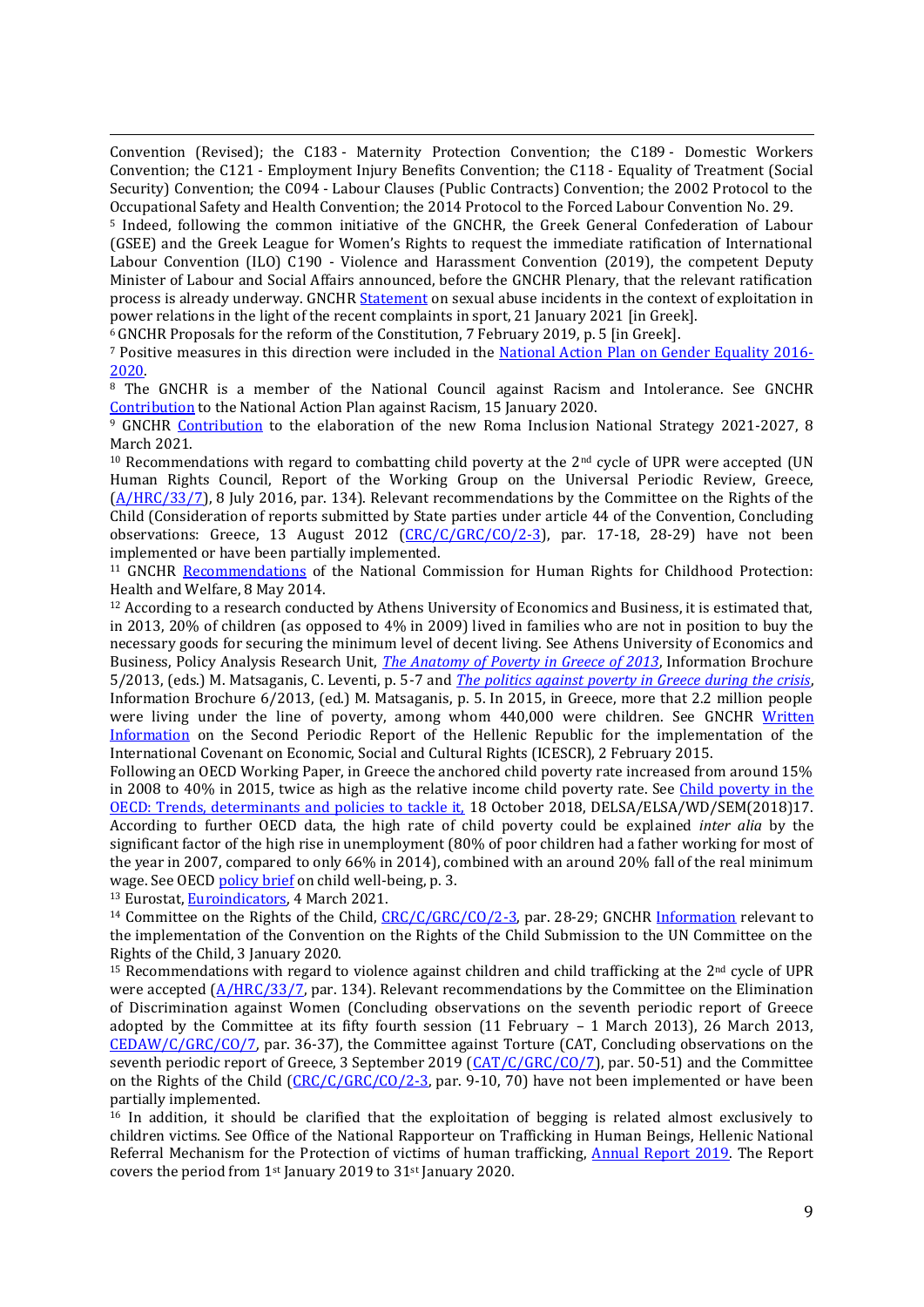$17$  Recommendations with regard to alternative care for children at the  $2<sup>nd</sup>$  cycle of UPR were accepted [\(A/HRC/33/7,](https://www.refworld.org/pdfid/57cd5dee4.pdf) par. 134, 136). Relevant recommendations by the Committee on the Rights of the Child [\(CRC/C/GRC/CO/2-3,](https://tbinternet.ohchr.org/_layouts/15/treatybodyexternal/Download.aspx?symbolno=CRC/C/GRC/CO/2-3&Lang=En) par. 42-44) have not been implemented or have been partially implemented.

<sup>18</sup> In particular, the services for children have deteriorated steadily (see National Confederation for Disabled People (NCDP), [Written Statement](https://www.paratiritirioanapirias.gr/storage/app/uploads/public/5cb/856/b16/5cb856b166b42689508528.docx) for the CRPD Pre-Sessional WG - 11th Session, April 8-11), public spending in social services has been reduced and reliance on institutionally-based care for children lacking parental support has increased.

<sup>19</sup> GNCHR [Observations](http://www.nchr.gr/images/pdf/apofaseis/paidia/Paratiriseis_SxN_Anadoxi_Yiothesia.pdf) on the Bill of the Ministry of Labor, Social Security and Social Solidarity regarding "Measures to promote the institutions of foster care and adoption", 8 May 2018 [in Greek]; GNCHR [Observations](https://nchr.gr/2020-02-26-05-51-20/54-paidia/286-paratiriseis-tis-eeda-epi-tou-ethnikoy-sxediou-drasis-gia-ta-dikaiomata-tou-paidioy.html) on the National Action Plan for Children's Rights 2018-2020, 29 November 2018 [in Greek];.

<sup>20</sup> GNCHR [Recommendations](https://nchr.gr/en/decisions-positions/91-children/463-recommendations-of-the-national-commission-for-human-rights-nchr-for-childhood-protection-health-and-welfare.html) of the National Commission for Human Rights for Childhood Protection: Health and Welfare, 8 May 2014; GNCH[R Information](https://nchr.gr/en/decisions-positions/91-children/1052-gnchr-submission-to-the-un-committee-on-the-rights-of-the-child-information-relevant-to-the-implementation-of-the-convention-on-the-rights-of-the-child.html) relevant to the implementation of the Convention on the Rights of the Child Submission to the UN Committee on the Rights of the Child, 3 January 2020.

<sup>21</sup> Law 4538/2018 "Measures for the promotion of Foster Care and Adoption and other provisions" (OJ 85/A/16 May 2018)

<sup>22</sup> The National Register of children in institutional care, foster care and adoption (2019) (it replaced the National Register for Children protection), the National Register of Unaccompanied Minors (2018) and the National Register of Guardians (2019).

<sup>23</sup> GNCHR [Information](https://nchr.gr/en/decisions-positions/91-children/1052-gnchr-submission-to-the-un-committee-on-the-rights-of-the-child-information-relevant-to-the-implementation-of-the-convention-on-the-rights-of-the-child.html) relevant to the implementation of the Convention on the Rights of the Child Submission to the UN Committee on the Rights of the Child, 3 January 2020.

<sup>24</sup> In the first case, the biological parent is granted the custody of the child, even if the parents were legally registered as partners and decided to have a child together. In the latter case, the non-biological parent has no right to the custody of the child, as this right remains in the biological family of the deceased biological parent. Information submitted by the [Rainbow Families Greece](http://www.rainbowfamiliesgreece.com/english.html) and OLKE, Lesbian and Gay Community of Greece. See GNCHR [Information](https://nchr.gr/en/decisions-positions/91-children/1052-gnchr-submission-to-the-un-committee-on-the-rights-of-the-child-information-relevant-to-the-implementation-of-the-convention-on-the-rights-of-the-child.html) relevant to the implementation of the Convention on the Rights of the Child Submission to the UN Committee on the Rights of the Child, 3 January 2020.

<sup>25</sup> GNCHR [Information](https://www.nchr.gr/images/English_Site/GYNAIKES/INT_CEDAW_IFR_GRC_43558_E.pdf) relevant to the implementation of the Convention on the Elimination of all forms of Discrimination against Women – CEDAW, 21 October 2020; GNCH[R Oral Statement](https://www.nchr.gr/images/pdf/apofaseis/isothta_fullwn/GNCHR_Oral_Statement_CEDAW_site2.pdf) on the implementation of the Convention on the Elimination of All forms of Discrimination against Women (CEDAW), 9 November 2020.

<sup>26</sup> Recommendations regarding violence against women at the <sup>2nd</sup> cycle of UPR were accepted [\(A/HRC/33/7,](https://www.refworld.org/pdfid/57cd5dee4.pdf) par. 134-135). Relevant recommendations by the UNWG on discrimination against women and girls (HRC, Report of the Working Group on discrimination against women and girls, Greece, 29 June 2020 [\(A/HRC/44/51/Add.1\)](https://ap.ohchr.org/documents/dpage_e.aspx?si=A/HRC/44/51/Add.1), par. 92), the Committee against Torture [\(CAT/C/GRC/CO/7,](https://tbinternet.ohchr.org/_layouts/15/treatybodyexternal/Download.aspx?symbolno=CAT/C/GRC/CO/7&Lang=En) par. 24-25), the Human Rights Committee (Human Rights Committee, Concluding observations on the second periodic report of Greece, 3 December 2015 [\(CCPR/C/GRC/CO/2\)](https://tbinternet.ohchr.org/_layouts/15/treatybodyexternal/Download.aspx?symbolno=CCPR/C/GRC/CO/2&Lang=En), par. 19-20), the Committee on Economic, Social and Cultural Rights (CESCR, Concluding observations on the second periodic report of Greece, 27 October 2015 [\(E/C.12/GRC/CO/2\)](https://tbinternet.ohchr.org/_layouts/15/treatybodyexternal/Download.aspx?symbolno=E/C.12/GRC/CO/2&Lang=En), par. 27-28) and the Committee on the Elimination of Discrimination against Women [\(CEDAW/C/GRC/CO/7,](https://tbinternet.ohchr.org/_layouts/15/treatybodyexternal/Download.aspx?symbolno=CEDAW/C/GRC/CO/7&Lang=En) par. 20-21) have not been implemented or have been partially implemented.

<sup>27</sup> The *WG on discrimination against women and girls* has visited Greece in April 2019. The WG experts are concerned that there is uneven coordination of support services for victims of the various forms of gender-based violence, as well as programmes for perpetrators [\(A/HRC/44/51/Add.1,](https://ap.ohchr.org/documents/dpage_e.aspx?si=A/HRC/44/51/Add.1) par. 56-64, 89, 90, 92).

<sup>28</sup> See also European Commission, European network of legal experts in gender equality and nondiscrimination[, Country report gender equality: Greece 2020.](https://www.equalitylaw.eu/downloads/5235-greece-country-report-gender-equality-2020-1-92-mb) 

<sup>29</sup> Recommendations regarding participation in political and public life at the  $2<sup>nd</sup>$  cycle of UPR were accepted [\(A/HRC/33/7,](https://www.refworld.org/pdfid/57cd5dee4.pdf) par. 134). Relevant recommendations by the Committee on the Elimination of Discrimination against Women [\(CEDAW/C/GRC/CO/7,](https://tbinternet.ohchr.org/_layouts/15/treatybodyexternal/Download.aspx?symbolno=CEDAW/C/GRC/CO/7&Lang=En) par. 24-25), the Human Rights Committee [\(CCPR/C/GRC/CO/2,](https://tbinternet.ohchr.org/_layouts/15/treatybodyexternal/Download.aspx?symbolno=CCPR/C/GRC/CO/2&Lang=En) par. 7-8) and the UNWG on discrimination against women and girls [\(A/HRC/44/51/Add.1,](https://ap.ohchr.org/documents/dpage_e.aspx?si=A/HRC/44/51/Add.1) par. 91) have not been implemented or have been partially implemented.

<sup>30</sup> EIGE, [Index score for Greece for 2020](https://eige.europa.eu/gender-equality-index/2020/country/EL) is 52.2% whereas the average score in EU countries is 67.9%. Its ranking has remained the same since 2010. Greece's score in the [domain of power](https://eige.europa.eu/gender-equality-index/2020/domain/power/EL) is 27%.

<sup>31</sup> Article 15 of Law 4604/2019 increased the quotas for each sex from 1/3 to 40% of the total number of candidates for parliamentary national and European elections.

<sup>32</sup> Only 10% of board members of the largest publicly listed companies are women. See EIGE, Power [indicators in Greece for 2020.](https://eige.europa.eu/gender-equality-index/2020/domain/power/EL)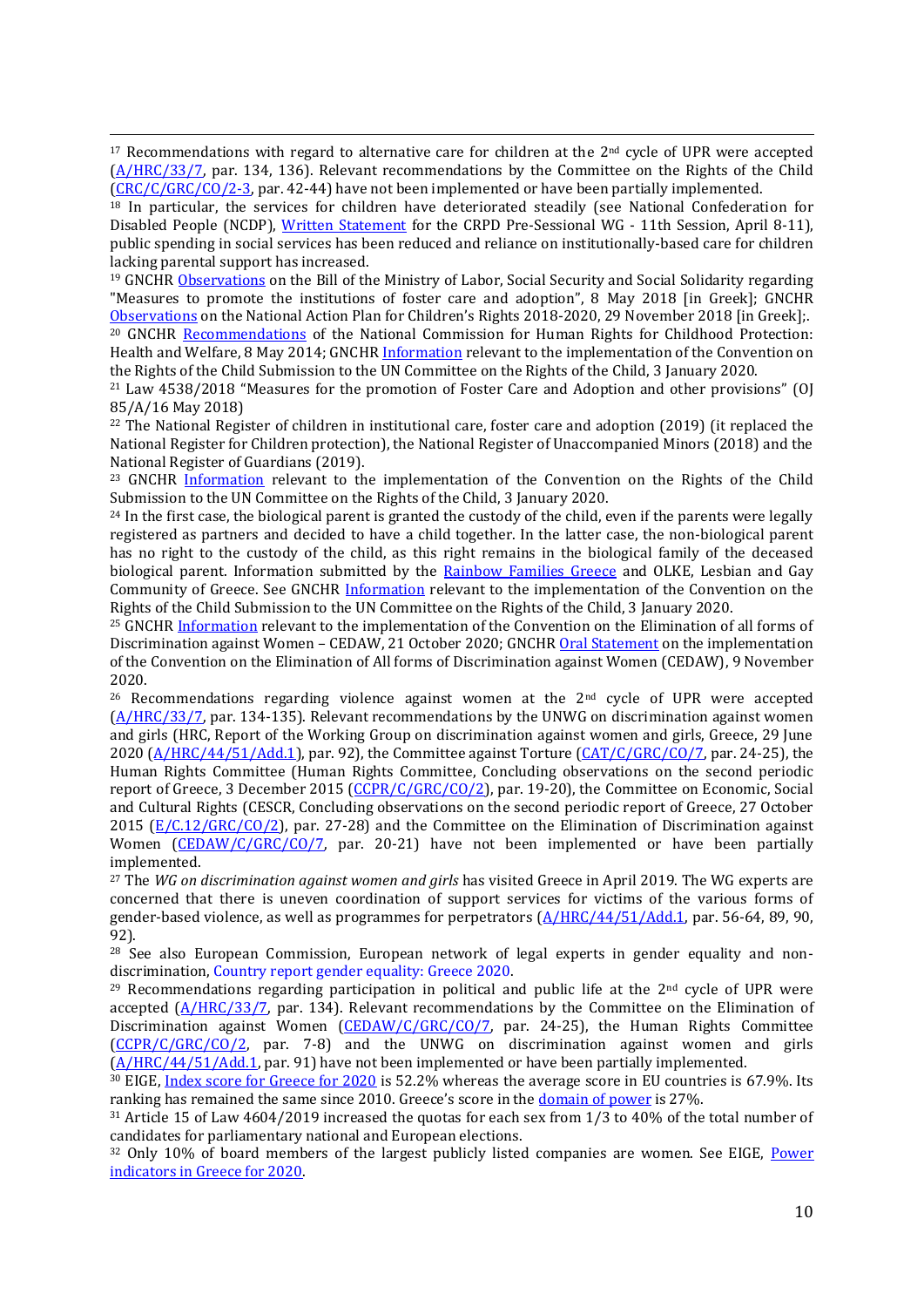$33$  Recommendations regarding participation in economic life at the  $2<sup>nd</sup>$  cycle of UPR were accepted [\(A/HRC/33/7,](https://www.refworld.org/pdfid/57cd5dee4.pdf) par. 134). Relevant recommendations by the Committee on the Elimination of Discrimination against Women [\(CEDAW/C/GRC/CO/7,](https://tbinternet.ohchr.org/_layouts/15/treatybodyexternal/Download.aspx?symbolno=CEDAW/C/GRC/CO/7&Lang=En) par. 28-29) and the UNWG on discrimination against women and girls  $(A/HRC/44/51/Add.1)$  par. 90) have not been implemented or have been partially implemented.

<sup>34</sup> Since 2011, the ILO CEACR through its Reports concerning Greece expresses its concerns at the "disproportionate impact" of the crisis and austerity measures on women and the widening of the pay gap to their detriment. See GNCHR [Observations](http://www.nchr.gr/images/pdf/apofaseis/ellinikes_ektheseis_en_ell_org/OHE/dsapd.pdf) on the Draft of the Second Periodic Report of the Hellenic Republic for the International Covenant on Civil and Political Rights (ICCPR), 5 December 2013; GNCHR [Observations](http://www.nchr.gr/images/pdf/apofaseis/ellinikes_ektheseis_en_ell_org/CoE/GNCHR_Observations_24thReportf.pdf) on the 24th Greek Report on the application of the European Social Charter and on the 9th Greek Report on the application of the Additional Protocol to the European Social Charter, 9 October 2014; GNCHR [Statement](https://nhri.ohchr.org/EN/News/Documents/GNCHR%20Statement%20and%20Annexes.pdf) on the impact of the continuing austerity measures on human rights, 15 July 2015.

<sup>35</sup> Eurofound, [Working during COVID-19,](https://www.eurofound.europa.eu/data/covid-19/working-teleworking?var=D002&cat_sel=Yes%2C%20permanently_Yes%2C%20temporarily&chart_type=Bar&country_filter=Greece) 24 February 2021.

<sup>36</sup> [Observation](http://www.ilo.org/dyn/normlex/en/f?p=1000:13100:0::NO:13100:P13100_COMMENT_ID:3297855) (CEACR) - adopted 2016, published 106<sup>th</sup> ILC session (2017).

 $37$  Recommendations with regard to pushback practices were accepted  $(A/HRC/33/7)$ , par. 134). Relevant recommendations by the UN Working Group on Arbitrary Detention (UNWG on Arbitrary Detention Visit to Greece, 29 July 2020,  $A/HRC/45/16/Add.1$ , par. 87-88, 104, 110) and the Committee against Torture [\(CAT/C/GRC/CO/7,](https://tbinternet.ohchr.org/_layouts/15/treatybodyexternal/Download.aspx?symbolno=CAT/C/GRC/CO/7&Lang=En) par. 16-17) have not been implemented or have been partially implemented.

<sup>38</sup> The UN Committee Against Torture, the UN Working Group on Arbitrary Detention, the European Committee for the Prevention of Torture and Inhuman or Degrading Treatment or Punishment (CPT) and the Council of Europe's Commissioner for Human Rights have raised concerns over reported incidents of pushbacks.

<sup>39</sup> Reports, information and complaints submitted by the Hellenic League for Human Rights, the Greek Council for Refugees and Amnesty International which are GNCHR Members but also from Refugee Support Aegean, Human Rights 360, HIAS and ARSIS.

<sup>40</sup> GNCHR [Statement](https://www.nchr.gr/2020-02-26-05-51-20/57-prosfyges-metanastes/809-%CE%B4%CE%AE%CE%BB%CF%89%CF%83%CE%B7-%CF%84%CE%B7%CF%82-%CE%B5%CE%B5%CE%B4%CE%B1-%CE%B3%CE%B9%CE%B1-%CF%84%CE%B7%CE%BD-%CE%BA%CE%B1%CF%84%CE%AC%CF%83%CF%84%CE%B1%CF%83%CE%B7-%CF%258) on complaints regarding illegal pushbacks in Evros, 22 July 2017 [in Greek]; GNCHR [Statement](https://www.nchr.gr/en/decisions-positions/94-refugees-migrants/484-statement-gnchr-statement-on-complaints-regarding-informal-push-backs-at-the-region-of-evros.html) on complaints regarding informal pushbacks at the region of Evros, 29 November 2018; GNCHR [Statement](https://www.nchr.gr/images/English_Site/PROSFYGES/GNCHR-Statement-on-the-reported-practices-of-push-backs.pdf) regarding the alleged push back practices, 9 July 2020; GNCHR [Reference Report](https://www.nchr.gr/en/news/1131-gnchr-reference-report-on-the-refugee-and-migrant-issue.html) on the Refugee and Migrant Issue (Part B), 24 September 2020.

<sup>41</sup> Recommendations with regard to reception and accommodation conditions of migrants and asylum seekers were accepted  $(A/HRC/33/7,$  par. 134). Relevant recommendations by the Committee against Torture [\(CAT/C/GRC/CO/7,](https://tbinternet.ohchr.org/_layouts/15/treatybodyexternal/Download.aspx?symbolno=CAT/C/GRC/CO/7&Lang=En) par. 20-21), the Special Rapporteur on the human rights of migrants (Human Rights Council, Report of Special Rapporteur on the human rights of migrants on his mission to Greece, 24.4.2017, [A/HRC/35/25/Add.2\)](https://ap.ohchr.org/documents/dpage_e.aspx?si=A/HRC/35/25/Add.2), the Human Rights Committee [\(CCPR/C/GRC/CO/2,](https://tbinternet.ohchr.org/_layouts/15/treatybodyexternal/Download.aspx?symbolno=CCPR/C/GRC/CO/2&Lang=En) par. 27-28) and the Committee on Economic, Social and Cultural Rights  $(E/C.12/GRC/CO/2)$ , par. 11-12) have not been implemented or have been partially implemented.

<sup>42</sup> GNCHR [Statement:](https://www.nchr.gr/en/decisions-positions/94-refugees-migrants/477-gnchr-statement-reviewing-asylum-and-immigration-policies-and-safeguarding-human-rights-at-the-eu-borders.html) Reviewing asylum and immigration policies and safeguarding human rights at the EU borders, 5 March 2020; GNCHR [Statement](https://www.nchr.gr/en/decisions-positions/94-refugees-migrants/1020-gnchr-statement-on-the-fire-in-moria-and-the-day-after.html) on the fire in Moria and the day after, 11 September 2020; GNCH[R Reference Report](https://www.nchr.gr/en/news/1131-gnchr-reference-report-on-the-refugee-and-migrant-issue.html) on the Refugee and Migrant Issue (Part B), 24 September 2020.

<sup>43</sup> All unaccompanied minors were transferred from RICs to shelters. In addition, during the pandemic, a voluntary [relocation program](https://ec.europa.eu/commission/presscorner/detail/en/qanda_20_1291) of unaccompanied minors and children with vulnerabilities accompanied by their families from Greece to other European States was launched.

<sup>44</sup> Recommendations with regard to excessive use of force by law enforcement officials were accepted [\(A/HRC/33/7,](https://www.refworld.org/pdfid/57cd5dee4.pdf) par. 134). Relevant recommendations by the Committee against Torture [\(CAT/C/GRC/CO/7,](https://tbinternet.ohchr.org/_layouts/15/treatybodyexternal/Download.aspx?symbolno=CAT/C/GRC/CO/7&Lang=En) par. 26-29) and the Human Rights Committee [\(CCPR/C/GRC/CO/2,](https://tbinternet.ohchr.org/_layouts/15/treatybodyexternal/Download.aspx?symbolno=CCPR/C/GRC/CO/2&Lang=En) par. 15-16) have not been implemented or have been partially implemented.

<sup>45</sup> GNCHR [Statement](https://www.nchr.gr/2020-02-26-05-51-20/35-astynomia/153-dilosi-tis-eeda-me-aformi-tis-prosfates-kataggelies-peri-anaitiologitis-xrisis-vias-apo-tin-elliniki-astynomia-kai-tis-eksaggelies-tou-ypourgoy-prostasias-tou-politi-peri-xrisis-kameron-se-epixeirise) on the occasion of the recent allegations of unjustified use of force by the Greek Police and the announcement of the Minister of Citizen Protection regarding the use of cameras by Police, 15 January 2020.

<sup>46</sup> GNCHR Letter to the National Mechanism for the Investigation of Arbitrary Incidents regarding the investigation of complaints of unjustified violence by the Hellenic Police on March 7, 2021 at Nea Smirni square, 9 March 2021.

 $47$  Recommendations with regard to combatting trafficking in human beings at the  $2<sup>nd</sup>$  cycle of UPR were accepted [\(A/HRC/33/7,](https://www.refworld.org/pdfid/57cd5dee4.pdf) par. 134). Relevant recommendations by the Committee against Torture [\(CAT/C/GRC/CO/7,](https://tbinternet.ohchr.org/_layouts/15/treatybodyexternal/Download.aspx?symbolno=CAT/C/GRC/CO/7&Lang=En) par. 50-51), the Human Rights Committee [\(CCPR/C/GRC/CO/2,](https://tbinternet.ohchr.org/_layouts/15/treatybodyexternal/Download.aspx?symbolno=CCPR/C/GRC/CO/2&Lang=En) par. 20-21) and the